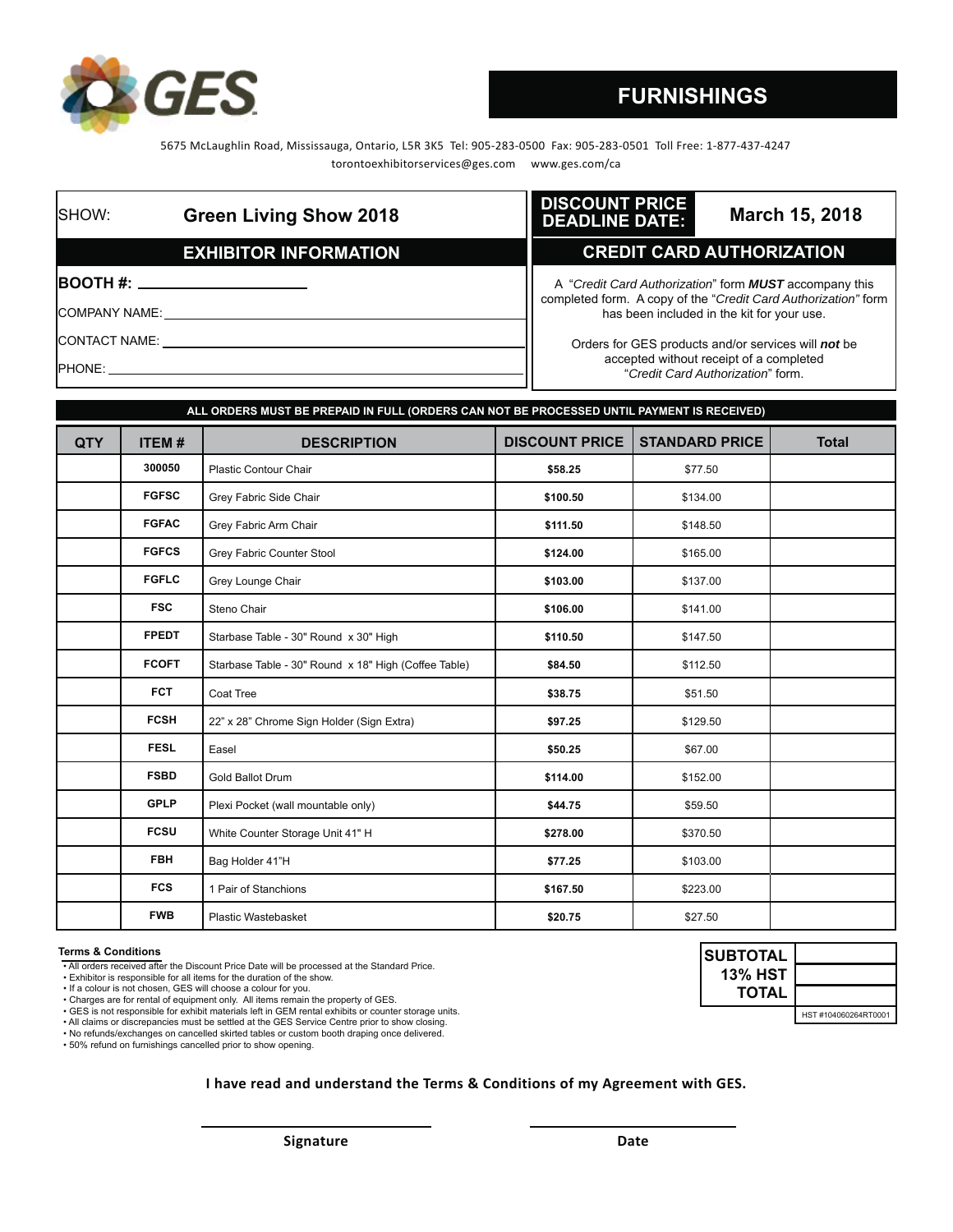5675 McLaughlin Road, Mississauga, Ontario, L5R 3K5 Tel: 905-283-0500 Fax: 905-283-0501 Toll Free: 1-877-437-4247 torontoexhibitorservices@ges.com www.ges.com/ca

| SHOW:                | <b>Green Living Show 2018</b> | <b>DISCOUNT PRICE</b><br>March 15, 2018<br><b>DEADLINE DATE:</b>             |                                                                                                                                                                               |  |  |
|----------------------|-------------------------------|------------------------------------------------------------------------------|-------------------------------------------------------------------------------------------------------------------------------------------------------------------------------|--|--|
|                      | <b>EXHIBITOR INFORMATION</b>  | <b>CREDIT CARD AUTHORIZATION</b>                                             |                                                                                                                                                                               |  |  |
|                      |                               |                                                                              | A "Credit Card Authorization" form <b>MUST</b> accompany this<br>completed form. A copy of the "Credit Card Authorization" form<br>has been included in the kit for your use. |  |  |
| <b>COMPANY NAME:</b> |                               |                                                                              |                                                                                                                                                                               |  |  |
| <b>CONTACT NAME:</b> |                               | Orders for GES products and/or services will not be                          |                                                                                                                                                                               |  |  |
| <b>PHONE:</b>        |                               | accepted without receipt of a completed<br>"Credit Card Authorization" form. |                                                                                                                                                                               |  |  |

| ALL ORDERS MUST BE PREPAID IN FULL (ORDERS CAN NOT BE PROCESSED UNTIL PAYMENT IS RECEIVED) |                                 |                                       |                                       |                          |                                                          |              |
|--------------------------------------------------------------------------------------------|---------------------------------|---------------------------------------|---------------------------------------|--------------------------|----------------------------------------------------------|--------------|
| <b>QTY</b>                                                                                 | <b>ITEM#</b>                    |                                       | <b>DESCRIPTION</b>                    | <b>Discount Price</b>    | <b>Standard Price</b>                                    | <b>Total</b> |
|                                                                                            | <b>SKIRTED TABLE 30" HIGH</b>   |                                       | <b>Colour Selection:</b>              |                          | □ BLACK □ BLUE □ BURGUNDY □ GREEN □ RED □ SILVER □ WHITE |              |
|                                                                                            | DT4                             | 4 Ft. Long x 2 Ft. Wide               |                                       | \$104.50                 | \$139.00                                                 |              |
|                                                                                            | DT <sub>6</sub>                 | 6 Ft. Long x 2 Ft. Wide               |                                       | \$123.50                 | \$164.50                                                 |              |
|                                                                                            | DT8                             | 8 Ft. Long x 2 Ft. Wide               |                                       | \$156.00                 | \$208.00                                                 |              |
|                                                                                            | DTS4S                           |                                       | Skirted Fourth Side Additional Charge | \$47.00                  | \$62.50                                                  |              |
|                                                                                            | <b>SKIRTED COUNTER 42" HIGH</b> |                                       | <b>Colour Selection:</b>              | BLACK BLUE SILVER TWHITE |                                                          |              |
|                                                                                            | RD4                             | 4 Ft. Long x 2 Ft. Wide               |                                       | \$156.00                 | \$208.00                                                 |              |
|                                                                                            | RD <sub>6</sub>                 | 6 Ft. Long x 2 Ft. Wide               |                                       | \$176.50                 | \$235.50                                                 |              |
|                                                                                            | RD4S                            | Skirted Fourth Side Additional Charge |                                       | \$48.50                  | \$64.50                                                  |              |
| <b>NON SKIRTED TABLES 30" HIGH</b>                                                         |                                 |                                       |                                       |                          |                                                          |              |
|                                                                                            | UD4                             | 4 Ft. Long x 2 Ft. Wide               |                                       | \$76.50                  | \$102.00                                                 |              |
|                                                                                            | UD <sub>6</sub>                 | 6 Ft. Long x 2 Ft. Wide               |                                       | \$99.50                  | \$132.50                                                 |              |
|                                                                                            | UD <sub>8</sub>                 | 8 Ft. Long x 2 Ft. Wide               |                                       | \$115.00                 | \$153.00                                                 |              |
| <b>NON SKIRTED TABLES 42" HIGH</b>                                                         |                                 |                                       |                                       |                          |                                                          |              |
|                                                                                            | RUD4                            | 4 Ft. Long x 2 Ft. Wide               |                                       | \$124.00                 | \$165.50                                                 |              |
|                                                                                            | RUD <sub>6</sub>                | 6 Ft. Long x 2 Ft. Wide               |                                       | \$161.50                 | \$215.50                                                 |              |
| <b>Colour Selection:</b><br><b>CUSTOM BOOTH DRAPING</b>                                    |                                 |                                       | $BLACK$ BLUE $BRED$                   | SILVER WHITE             |                                                          |              |
|                                                                                            | D <sub>3</sub>                  | 3 Ft. High (Per Linear Ft.)           |                                       | \$14.25                  | \$19.00                                                  |              |
|                                                                                            | D <sub>8</sub>                  | 8 Ft. High (Per Linear Ft.)           |                                       | \$20.00                  | \$26.50                                                  |              |

## **Terms & Conditions**

• All orders received after the Discount Price Date will be processed at the Standard Price.

• Exhibitor is responsible for all items for the duration of the show.

• If a colour is not chosen, GES will choose a colour for you. • Charges are for rental of equipment only. All items remain the property of GES.

• GES is not responsible for exhibit materials left in GEM rental exhibits or counter storage units.

• All claims or discrepancies must be settled at the GES Service Centre prior to show closing.

• No refunds/exchanges on cancelled skirted tables or custom booth draping once delivered. • 50% refund on furnishings cancelled prior to show opening.

**I have read and understand the Terms & Conditions of my Agreement with GES.**

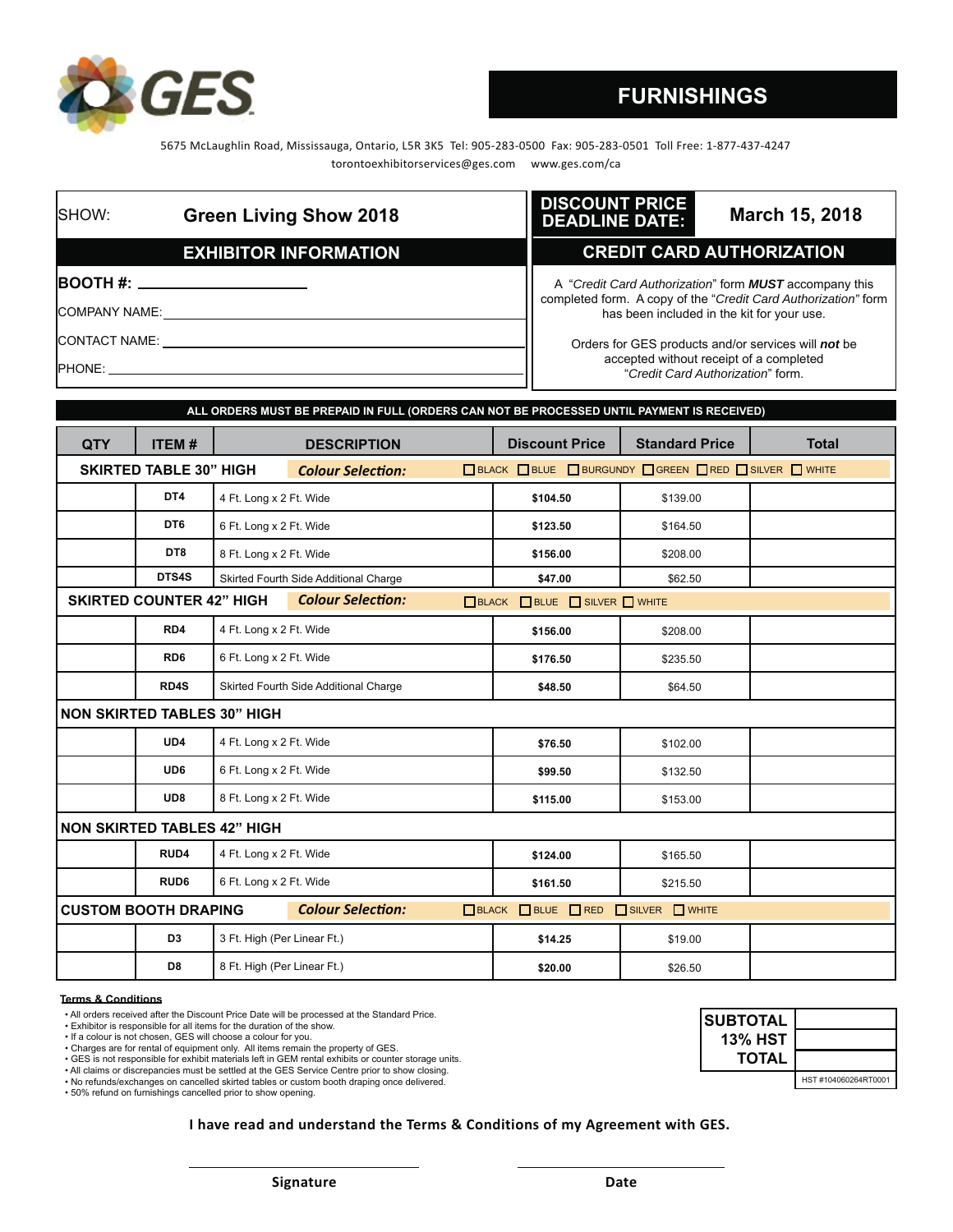

5675 McLaughlin Road, Mississauga, Ontario, L5R 3K5 Tel: 905-283-0500 Fax: 905-283-0501 Toll Free: 1-877-437-4247 torontoexhibitorservices@ges.com www.ges.com/ca

| <b>ISHOW:</b>         | <b>Green Living Show 2018</b>                                                                                                                                                                                                      | <b>DISCOUNT PRICE</b><br>March 15, 2018<br><b>DEADLINE DATE:</b>                                                                |
|-----------------------|------------------------------------------------------------------------------------------------------------------------------------------------------------------------------------------------------------------------------------|---------------------------------------------------------------------------------------------------------------------------------|
|                       | <b>EXHIBITOR INFORMATION</b>                                                                                                                                                                                                       | <b>CREDIT CARD AUTHORIZATION</b>                                                                                                |
|                       | <b>BOOTH #:</b> _____________________                                                                                                                                                                                              | A "Credit Card Authorization" form <b>MUST</b> accompany this<br>completed form. A copy of the "Credit Card Authorization" form |
| ICOMPANY NAME:        |                                                                                                                                                                                                                                    | has been included in the kit for your use.                                                                                      |
| <b>ICONTACT NAME:</b> |                                                                                                                                                                                                                                    | Orders for GES products and/or services will not be                                                                             |
|                       | <b>IPHONE:</b> The contract of the contract of the contract of the contract of the contract of the contract of the contract of the contract of the contract of the contract of the contract of the contract of the contract of the | accepted without receipt of a completed<br>"Credit Card Authorization" form.                                                    |

| ALL ORDERS MUST BE PREPAID IN FULL (ORDERS CAN NOT BE PROCESSED UNTIL PAYMENT IS RECEIVED) |                |                                         |                       |                       |              |
|--------------------------------------------------------------------------------------------|----------------|-----------------------------------------|-----------------------|-----------------------|--------------|
| <b>QTY</b>                                                                                 | Item $#$       | <b>Description</b>                      | <b>Discount Price</b> | <b>Standard Price</b> | <b>Total</b> |
|                                                                                            | <b>SBCS</b>    | Black Ladder Stool (Cloth Seat)         | \$176.50              | \$235.50              |              |
|                                                                                            | <b>SEWS</b>    | Equino White Stool                      | \$212.50              | \$283.50              |              |
|                                                                                            | <b>SLSW</b>    | White Leather Stool                     | \$212.50              | \$283.50              |              |
|                                                                                            | <b>SLSR</b>    | <b>Red Leather Stool</b>                | \$212.50              | \$283.50              |              |
|                                                                                            | <b>SBLS</b>    | <b>Black Leather Stool</b>              | \$212.50              | \$283.50              |              |
|                                                                                            | <b>SWBCSG</b>  | Chrome Wireback Stool                   | \$220.50              | \$294.00              |              |
|                                                                                            | <b>SRMCW</b>   | White Round Meeting Chairs              | \$139.50              | \$186.00              |              |
|                                                                                            | <b>SRMCR</b>   | Red Round Meeting Chairs                | \$139.50              | \$186.00              |              |
|                                                                                            | <b>SRMCBLK</b> | <b>Black Round Meeting Chairs</b>       | \$139.50              | \$186.00              |              |
|                                                                                            | <b>SCLCW</b>   | White Corbusier Leather Chair           | \$397.00              | \$529.50              |              |
|                                                                                            | <b>SCLCR</b>   | Red Corbusier Leather Chair             | \$397.00              | \$529.50              |              |
|                                                                                            | <b>SCLCBK</b>  | <b>Black Corbusier Leather Chair</b>    | \$397.00              | \$529.50              |              |
|                                                                                            | <b>SCLLW</b>   | White Corbusier Leather Loveseat        | \$467.50              | \$623.50              |              |
|                                                                                            | <b>SCLLR</b>   | <b>Red Corbusier Leather Loveseat</b>   | \$467.50              | \$623.50              |              |
|                                                                                            | <b>SCLLBK</b>  | <b>Black Corbusier Leather Loveseat</b> | \$467.50              | \$623.50              |              |
|                                                                                            | <b>SWSC</b>    | White Sculpted Leather Chair            | \$305.50              | \$407.50              |              |
|                                                                                            | <b>SSLCR</b>   | Red Sculpted Leather Chair              | \$305.50              | \$407.50              |              |
|                                                                                            | <b>SSLCB</b>   | <b>Black Sculpted Leather Chair</b>     | \$305.50              | \$407.50              |              |
|                                                                                            | <b>SWSLS</b>   | White Sculpted Leather Loveseat         | \$415.00              | \$553.50              |              |
|                                                                                            | <b>SSLLR</b>   | Red Sculpted Leather Loveseat           | \$415.00              | \$553.50              |              |
|                                                                                            | <b>SSLLB</b>   | <b>Black Sculpted Leather Loveseat</b>  | \$415.00              | \$553.50              |              |
| NOTE: 3 Seater Sofa Available Upon Request. On-site orders are subject to availability.    |                |                                         |                       |                       |              |

### **Terms & Conditions**

• Colours, sizes and styles may vary slightly.

• All orders received after the Discount Price Date will be processed at the Standard Price.

• Exhibitor is responsible for all items for the duration of the show.

• There will be no refunds/exchanges for cancellations on-site.

• Charges are for rental of equipment only. All items remain the property of GES.

• All claims or discrepancies must be settled at the GES Service Centre prior to show closing.

**I have read and understand the Terms & Conditions of my Agreement with GES.**